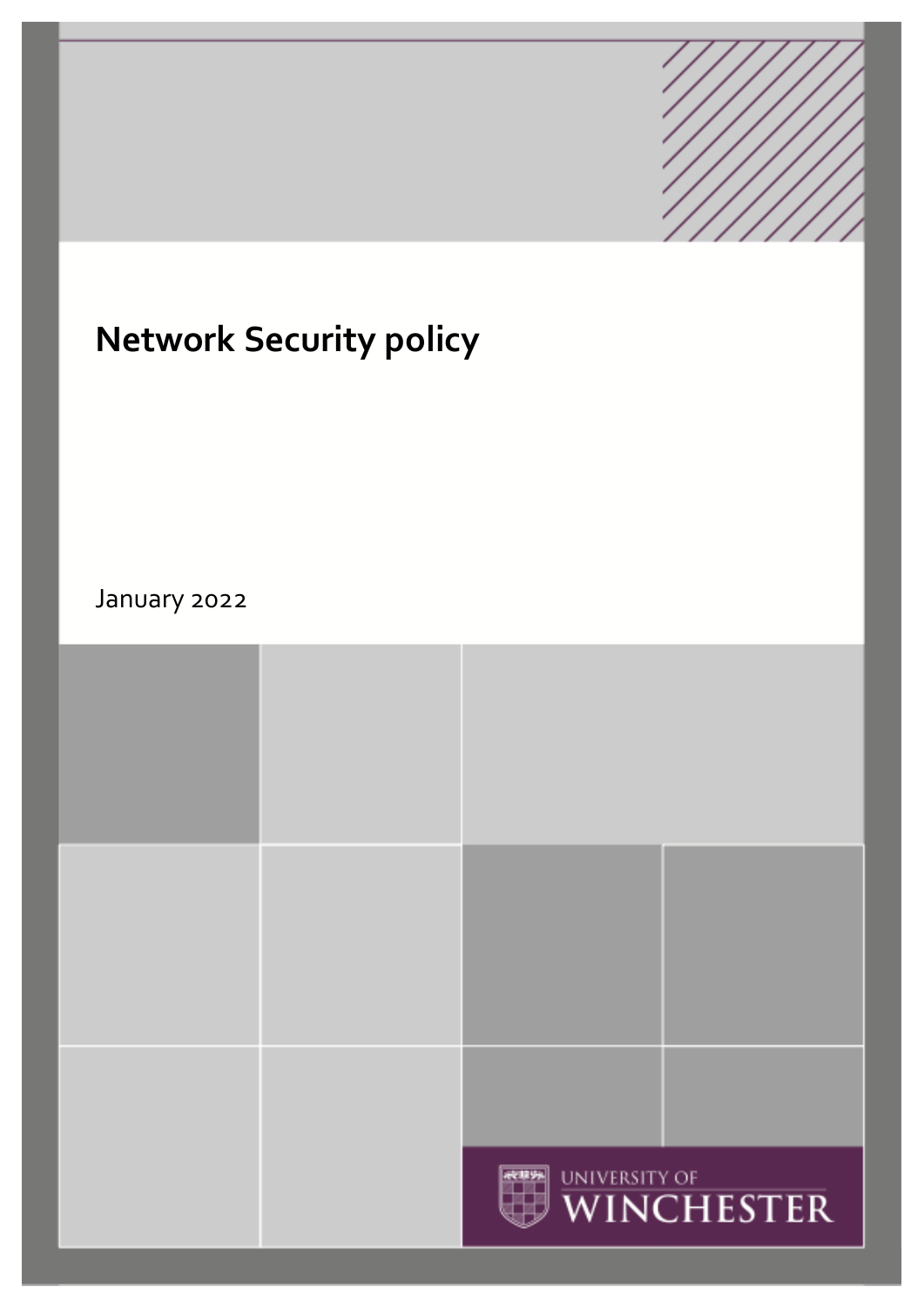| Document Title:                                                                                                                                                                                  | <b>Network Security Policy</b>                                                                   |
|--------------------------------------------------------------------------------------------------------------------------------------------------------------------------------------------------|--------------------------------------------------------------------------------------------------|
| Document Author:                                                                                                                                                                                 | Fiona Greig                                                                                      |
| Responsible<br>Person<br>and<br>Department:                                                                                                                                                      | Fiona Greig Knowledge & Digital Services                                                         |
| Approving Body:                                                                                                                                                                                  | <b>UMG</b><br>Senate                                                                             |
| Date of Approval:                                                                                                                                                                                |                                                                                                  |
| Date Effective From:                                                                                                                                                                             | 1st January 2022                                                                                 |
| <b>Review Date:</b>                                                                                                                                                                              | $31^{st}$ July 2023                                                                              |
| Indicate whether the document is<br>for public access or internal access<br>only<br>Indicate whether the document<br>applies to collaborative provision?<br>(Strikethrough text, as appropriate) | <b>Public Access</b><br><b>Internal Access Only</b><br><b>Applies to Collaborative Provision</b> |
|                                                                                                                                                                                                  |                                                                                                  |

Summary:

The Network Security Policy sets out the specific responsibilities, conditions and practices to ensure an available, secure and protected Network.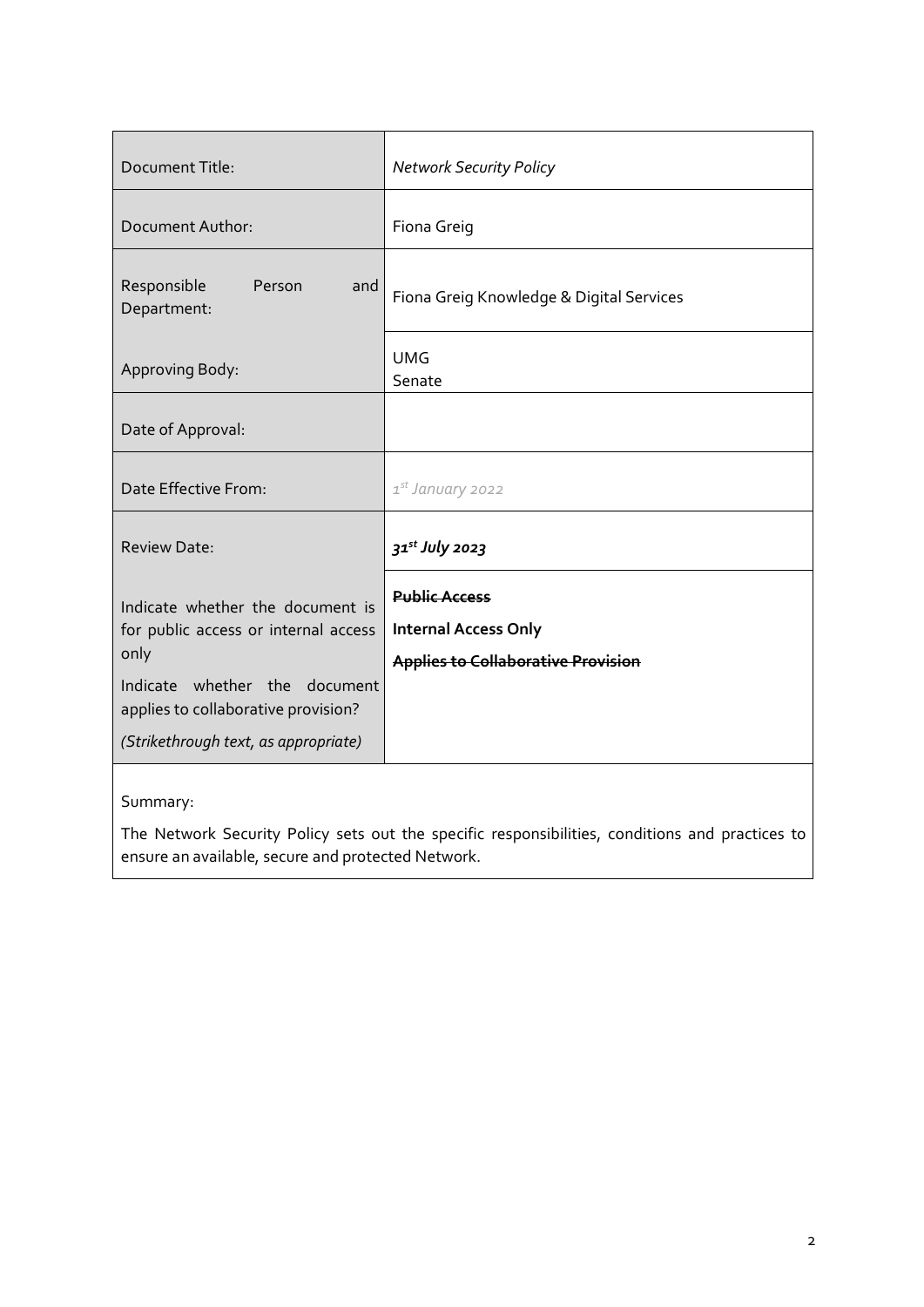#### TABLE OF CONTENTS

| 1. Scope of policy                           | 4 |
|----------------------------------------------|---|
| 2. Roles and responsibilities                | 4 |
| 3. Physical and environmental security       | 4 |
| 4. Access control to the network             | 5 |
| 5. Firewall standards                        | 5 |
| 6. Wired network                             | 6 |
| 7. Wireless network                          | 7 |
| 8. Third party access control to the network | 8 |
| 9. External network connections              | 8 |
| 10. External network connections             | 8 |
| 11. Protection and malicious attacks         | 9 |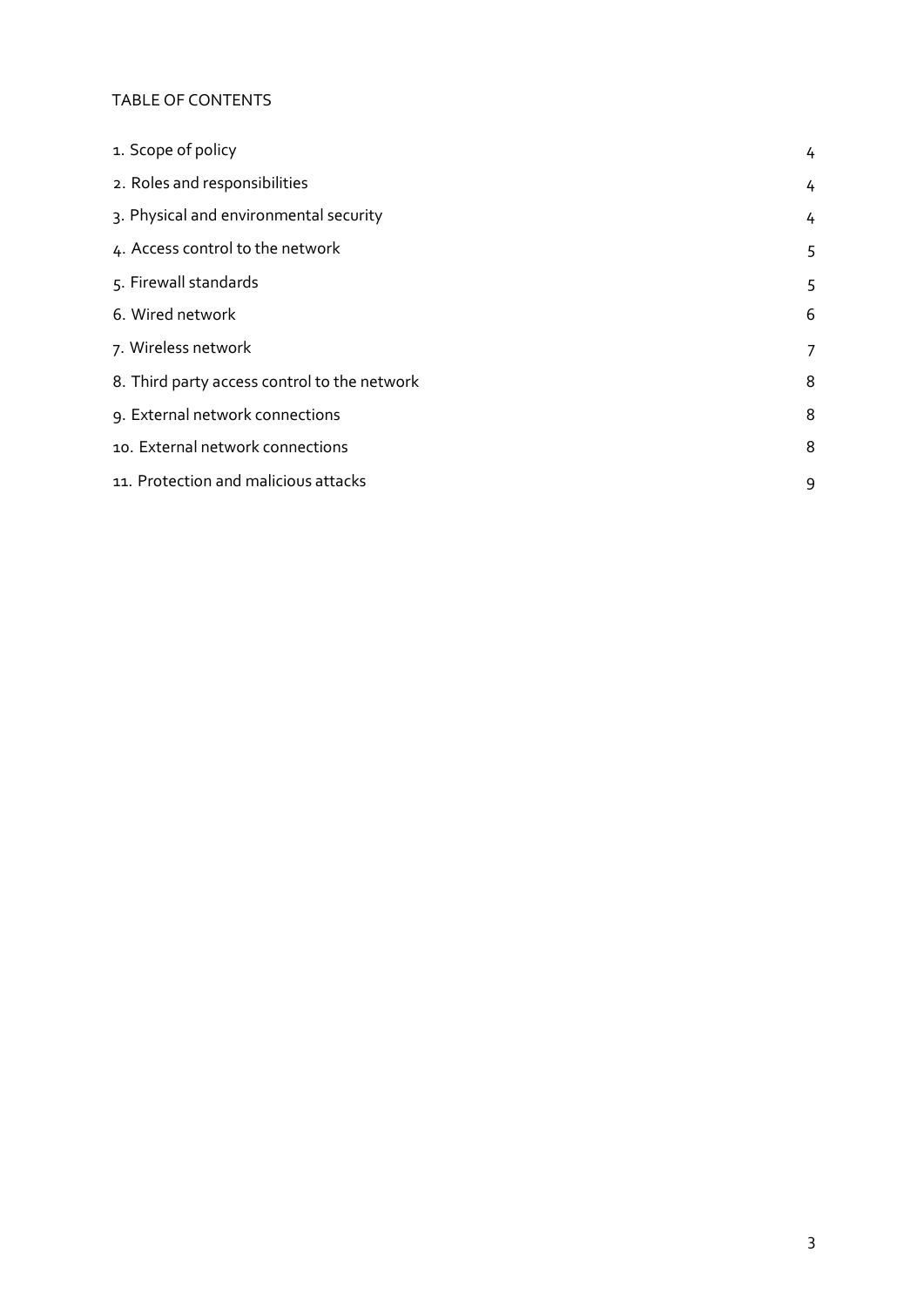# <span id="page-3-0"></span>1. Scope of policy

- 1.1. This policy sets out the requirements, roles and responsibilities for a secure University network. The Knowledge and Digital Services (KDS) team will:
	- a) Ensure, where reasonably practicable, that the network supports the full range of University activity and business; allows our students and academics to achieve their objectives; and provision applications required by the University community and any other authorised user(s)
	- b) Ensure network availability
	- c) Protect the Network from unauthorised access
	- d) Protect the Network from accidental disruption
	- e) Protect confidentiality
	- f) Ensure network access can be audited
	- g) Define what the Network may be used for and what is not acceptable

#### <span id="page-3-1"></span>2. Roles and responsibilities

- 2.1. Knowledge & Digital Services Leadership Group will:
	- 2.1.1. Support administrators across the University in defining appropriate user groups and roles to support Role-Based Access Control (RBAC).
	- 2.1.2. Audit central user and access lists on a regular basis to ensure that unauthorised attempts are identified and for anomalies in Super User access.
	- 2.1.3. Perform annual policy and procedure reviews
- 2.2. Architecture Team will:
	- 2.2.1. Create and maintain procedures and document all necessary network and network security configurations.
	- 2.2.2. Monitor and analyse network traffic for optimum performance and security.
- 2.3. All Network Users will always act responsibly and be aware of the associated risks and penalties for breaches of this policy, including potential disciplinary processes.

# <span id="page-3-2"></span>3. Physical and environmental security

- 3.1. All core network switching, management systems and port distribution systems will be housed in a secure location with UPS and access control. These secure areas will:
	- 3.1.1. Allow entry to secure areas with critical or sensitive network equipment only to those who are authorised to do so
	- 3.1.2. Have secure code or card access systems
	- 3.1.3. Only allow visitors or 3rd party access with KDS authorisation. A list of authorised users will be maintained and regularly reviewed.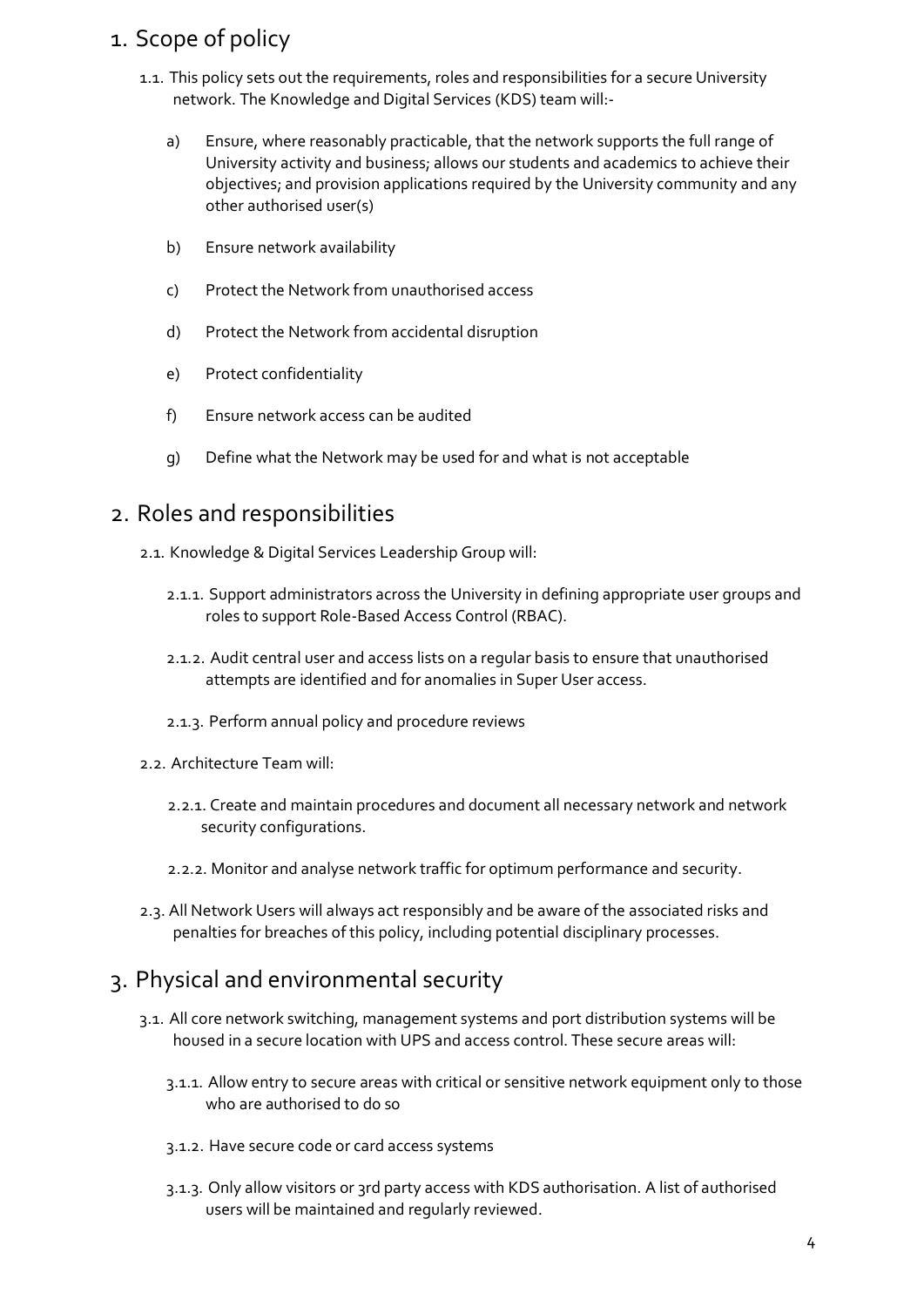3.1.4. Will not allow smoking, eating and drinking in these spaces

- 3.2. Before any visitor or 3rd party is provided access to secure network areas agreement to all relevant University Policies and will be made aware of security requirements.
- 3.3. All visitors to secure network areas must be logged in and out. The log will contain name, organisation, purpose of visit, date, and time in and out.

### <span id="page-4-0"></span>4. Access control to the network

- 4.1. Access to the network will require a secure log-on procedure (See the IT Acceptable use policy, section 2).
- 4.2. Registration and de-registration procedure for access to the network will, in the first instance, be driven from the HR System to create employee/staff access and from the Student Records System for student and researcher access. Separate authorisation will be required for remote access to the network.
- 4.3. Access rights to the network will be allocated on the requirements of the user's job, rather than on a preference or perceived need.
- 4.4. Similarly, security privileges (i.e. 'Power user' or network administrator rights) to the network will be allocated on the requirements of the user's job. A list of which will be securely maintained and reviewed regularly.
- 4.5. All users of the network are sent an "ITS Acceptable Use" policy and expected to read and understand their requirements. When logging into University network PCs users are reminded of this before logging in.
- 4.6. All users to the network will have a unique user identification and password.
- 4.7. Users are responsible for ensuring their password is kept securely and not shared with others (see the Access Control Policy and User Policy)
- 4.8. User access rights will, upon notification from the HR or Student Records Systems, be removed or reviewed for those users who have left the University.

# <span id="page-4-1"></span>5. Firewall standards

- 5.1. A firewall is defined as any hardware and/or software designed to examine network traffic using policy statements (rule set) to block unauthorised access while permitting authorised communications to or from either a network or electronic equipment.
- 5.2. All network (physical) firewalls installed and implemented, must be implemented by the Architecture Team.
- 5.3. All firewall modification requests must be logged in the ServiceDesk call logging system (TopDesk)
- 5.4. All changes to firewall rule sets will be documented and recorded.
- 5.5. All related documentation is to be retained by the Network & Systems Team and is subject to regular review.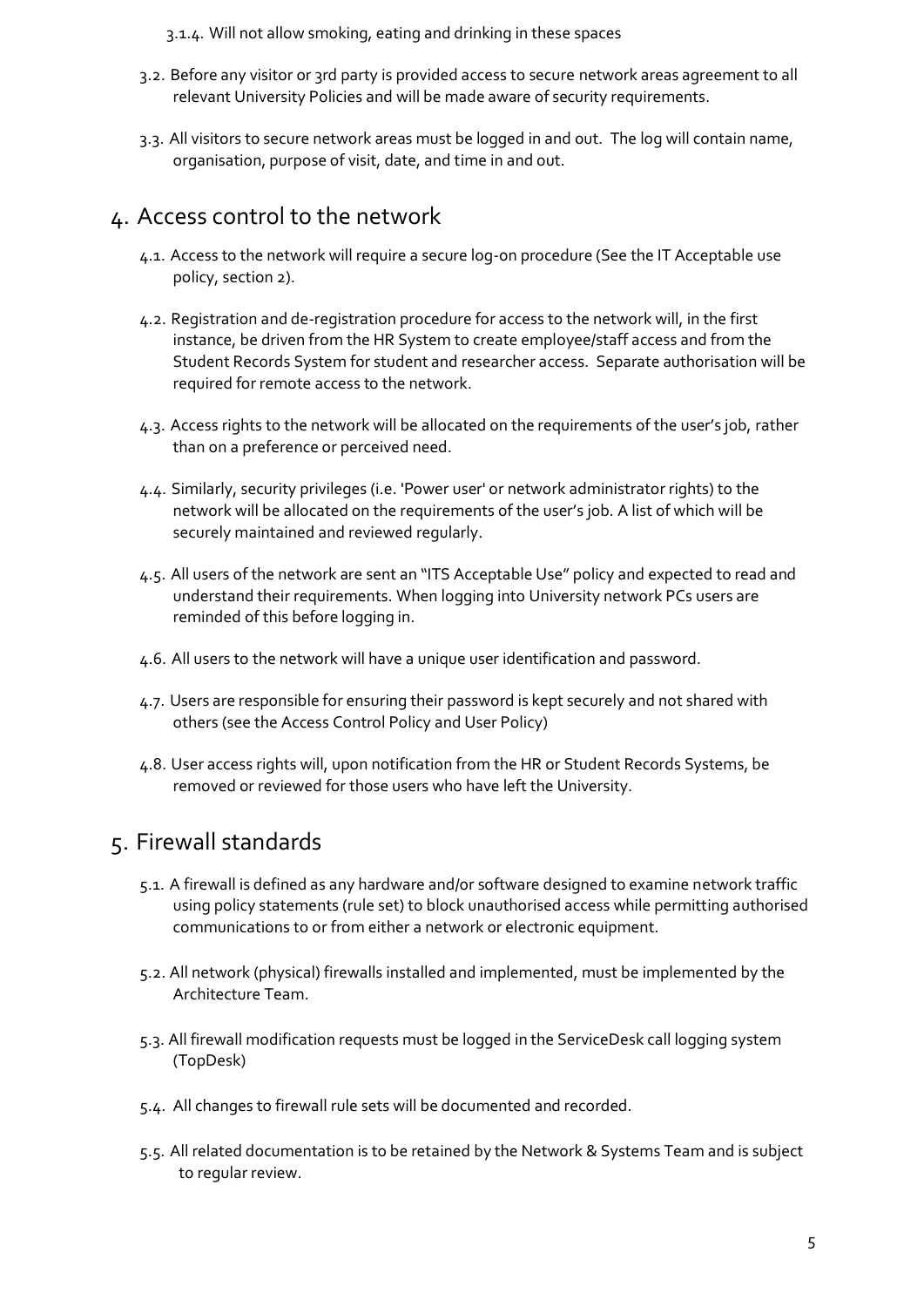- 5.6. All firewall implementations must adopt the position of "least privilege" and deny all inbound traffic by default (the initial rule set will be set to "logging or learning mode" to prevent service interruptions). The rule set will only be opened incrementally to only allow permissible traffic.
- 5.7. Firewalls must be installed within production environments where "Legally/Contractually Restricted Information" is captured, processed or stored, to help achieve functional separation between web-servers, application servers and database servers.
- 5.8. Firewall rule sets and configurations require annual review to ensure they afford the required levels of protection.
- 5.9. Architecture Team must review and agree all network firewall rule sets and configurations during the initial implementation process.
	- 5.9.1. Firewalls protecting enterprise systems must be reviewed twice a year.
	- 5.9.2. Firewalls not protecting enterprise systems must be reviewed annually by a responsible firewall administrator.
	- 5.9.3. Firewall administrators must retain the results of firewall reviews and supporting documentation; all results and documentation are subject to regular review.
	- 5.9.4. Firewall rule sets and configurations must be backed up frequently to alternative storage (not on the same device). Multiple generations must be captured and retained in order to preserve the integrity of the data, should restoration be required. Access to rule sets and configurations and backup media must be restricted to those responsible for administration and review.
	- 5.9.5. Network firewall administration logs (showing administrative activities) and event logs (showing traffic activity) are to be written to alternative storage (not on the same device) and reviewed regularly.
	- 5.9.6. Network & Systems Team will execute approved changes to the firewall rule sets on behalf of the University.

# <span id="page-5-0"></span>6. Wired network

- 6.1. Only university owned equipment may be connected to the wired University Network. This includes network services supplied to all campuses and University buildings.
- 6.2. Personal laptops are not eligible for wired network connections (this does not extend to ResNet). The University does provide wireless networks, which are for mobile computing connectivity including; laptops, mobile phones and smart devices. Where Laptops or mobile devices require physical network connection this must be formally requested and then logged and supported by Knowledge & Digital Services.
- 6.3. Use of network addresses other than those provided by Knowledge and Digital Services are prohibited.
- 6.4. Access to networking equipment in data centres and communications rooms is limited to Knowledge & Digital Services staff and authorised personnel only.
- 6.5. Only one device may be connected to any physical wired network port. No hubs, switches, wireless access points or routing devices may be connected, directly or indirectly, without prior agreement from Knowledge & Digital Services.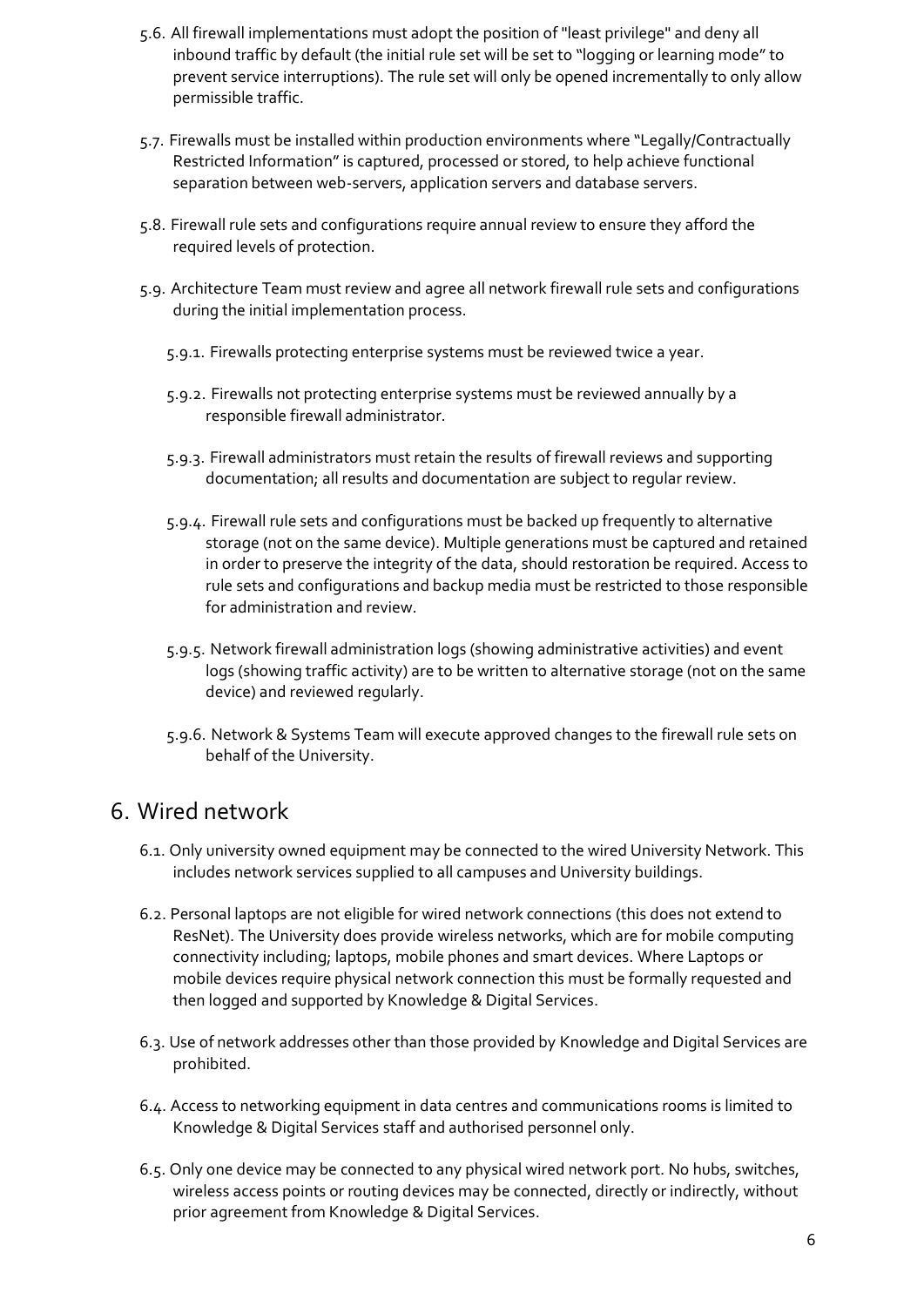- 6.6. Architecture Team has the right to limit network capacity or disable network connections that are affecting available network bandwidth to the detriment of the University. Where possible, and depending on the severity of the incident, this will be done in negotiation with the impacted units of the University.
- 6.7. No individual may connect a device to the campus wired network that provides unauthorised users access to the network or provides unauthorised IP addresses for users.
- 6.8. Non-Knowledge & Digital Services supported servers configured to provide services for campus users are allowed in exceptional circumstances subject to the following conditions:
	- 6.8.1. A server registration form that has been completed and approved by the Architecture Team.
	- 6.8.2. The service is established in support of authorised business and / or commercial activity.
	- 6.8.3. The service is established only for legitimate and authorised support of teaching, research or student services.
	- 6.8.4. The established service must follow the policies and procedures required by the University.
	- 6.8.5. The service will be subject to internal and external auditing.
	- 6.8.6. A responsible owner and their line manager must sign off as Data
	- 6.8.7 Controllers will comply with all relevant legislation for all data stored. The responsible owner and authorising managers must be aware of their personal and corporate liabilities should their service result in the loss of data
	- 6.8.8. The server owner is responsible for the backups, restoring and patching of the server and applications.
	- 6.8.9. The service will be managed effectively to ensure no excessive loading adversely affects the University's wired network bandwidth.
	- 6.8.10. The service will be subject to periodic network security evaluation which will include penetration testing by Network & Systems Team.
	- 6.8.11. The server authorisation will be reviewed on an annual basis.

6.9. Students living in University accommodation using the ResNet wired network are able to connect their personal devices to the network. Instructions of how to do this, and to register smart devices are provided at point of moving into accommodation.

#### <span id="page-6-0"></span>7. Wireless network

- 7.1. The University has established an ubiquitous wireless network across the campus, quadrants and locations which is for the use of staff and students and authorised representatives only, to connect University owned IT and user owned devices communications devices and equipment.
- 7.2. The wireless network security standards are as follows: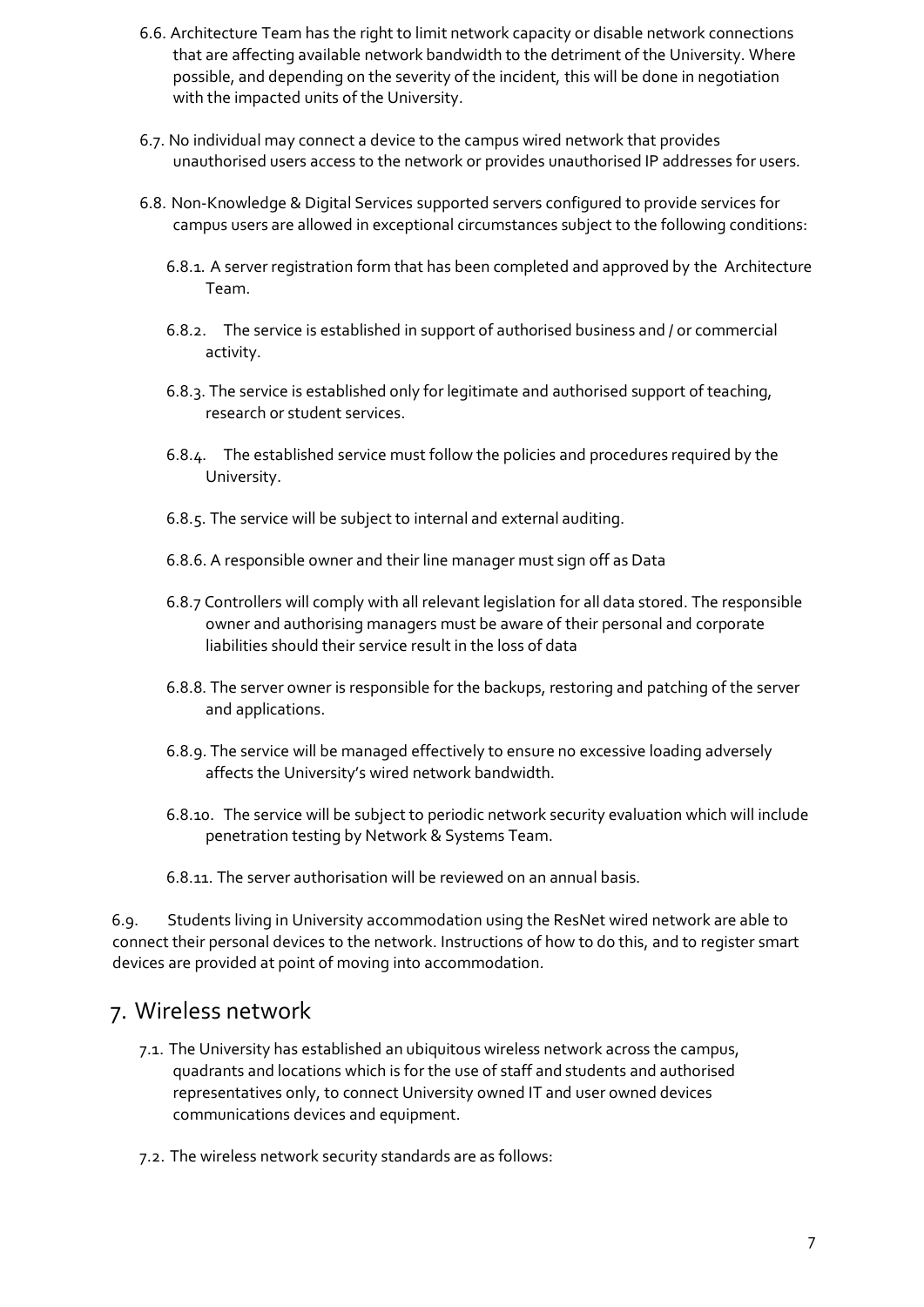- 7.2.1. Access Layer: users will connect to the WLAN via access points, which will provide the 802.11g/n connection standard for the client devices.
- 7.2.2. Service Set Identifier (SSID2): The SSID for the main wireless network for the University is Eduroam.
- 7.2.3. The Network & Systems team provision guest SSIDs for Open Days, Conferences and Guest Accommodation these are broadcast so as to make it easily available to authorised visitors.
- 7.2.4. The Eduroam network will utilise AES (Advanced Encryption Standard) level of encryption. This encryption standard is mandatory to enable the 802.11n network to be supported.
- 7.2.5. The Eduroam service supports only WPA2 (Wi-Fi Protected Access) which is the preferred security standard.
- 7.2.6. Unauthorised devices connected to the wireless network will be blocked without warning.
- 7.2.7. Staff or students are prohibited from connecting additional wireless network hotspots to the University network.

# <span id="page-7-0"></span>8. Third party access control to the network

- 8.1. Third party access to the network will be based on appropriate authorisation and compliance with all relevant policies.
- 8.2. Knowledge & Digital Services are responsible for ensuring all third party access to the network is recorded in our Service Desk solution (TopDesk).
- 8.3. Access to the internet may be provided for University staff, students or University employed contractors via the Knowledge & Digital Services support desk. Connection to the University Wi-Fi infrastructure may be approved where the appropriate request is made in writing to establish a named account or the appropriate self-registration process is undertaken.

### <span id="page-7-1"></span>9. External network connections

- 9.1. Knowledge & Digital Services is responsible for implementing all connections to external networks that connect to the primary University and JANET supported Network, ensuring systems conform to the necessary legislative and JANET compliance.
- 9.2. Knowledge & Digital Services is responsible for ensuring all connections to external networks and systems are documented and approved by the IT Governance before they commence operation.

#### <span id="page-7-2"></span>10. External network connections

- 10.1 Knowledge & Digital Services will ensure that maintenance contracts are maintained and regularly reviewed for all essential network equipment.
- 10.2 We use the Service Desk system for ensuring that a log of all faults on the network is maintained.